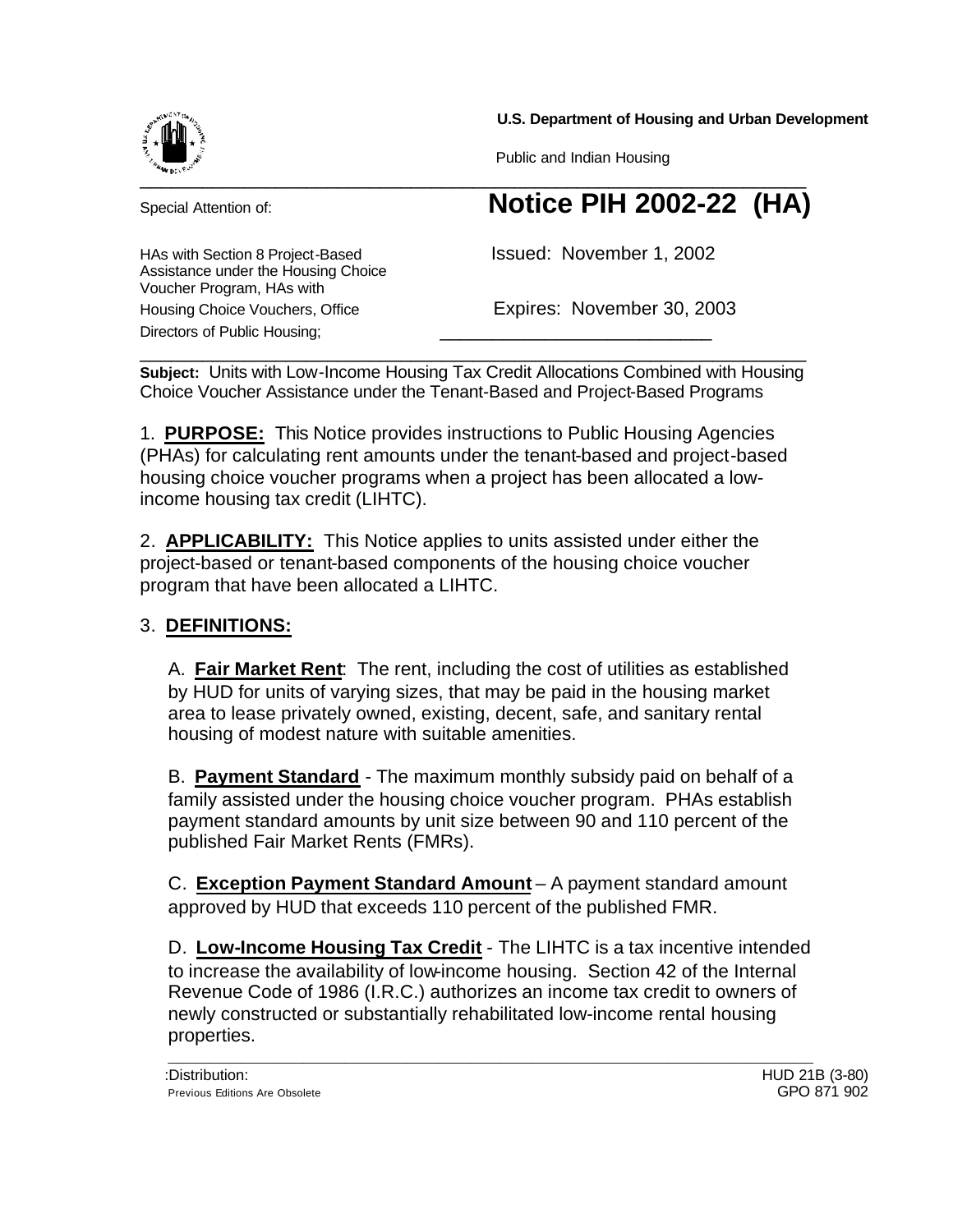The dollar amount of the LIHTC available for allocation by each state (the "credit ceiling") is limited by population. Each state is allocated credit based on a statutory formula specified at section 42(h)(3) of the I.R.C.. States may carry forward unused or returned credit derived from the credit ceiling for one year; if not used by then, the credit goes into a national pool to be allocated to states as additional credit. State and local housing agencies allocate the state's credit ceiling among low-income housing properties whose owners have applied for the credit.

E. **Qualified Census Tract** - Under section 42(d)(5)(C) of the I.R.C., as amended by the Community Renewal Tax Relief Act of 2000, a Qualified Census Tract is any census tract (or equivalent geographic area defined by the Bureau of the Census) in which at least 50 percent of households have an income less than 60 percent of the Area Median Gross Income (AMGI) or, where the poverty rate is at least 25 percent and where the census tract is designated as a Qualified Census Tract by the Secretary of Housing and Urban Development.

To determine the census tract number for a particular address, visit any of the following sites: the Federal Financial Institutions Examination Council (FFIEC): http://www.ffiec.gov/geocode/default.htm the Census Bureau: http://tier2.census.gov/ctsl/ctsl.htm or the Small Business Administration (SBA) http://map1.sba.gov/hubzone/

To determine whether a census tract has been designated as a qualified census tract, please visit the following site:

http://www.huduser.org/datasets/lihtc.html

### 4. **LIHTC and Rents Under the Tenant-Based Program**

If a family participating in the tenant-based option of the housing choice voucher program chooses to lease a unit in a development that receives a LIHTC, the rent to owner for the unit shall be determined in accordance with procedures outlined in 24 Code of Federal Regulations Section 982 Subpart K. Tax credit units within the building, as well as other units receiving tax credits, shall not be used to determine comparability since the units are considered assisted units.

### 5. **LIHTC and Rents Under the Project-Based Program**

A. **Projects Within a Qualified Census Tract** –The gross rent for a unit assisted under the project-based voucher program located in a project that receives a LIHTC, but is located inside of a qualified census tract, may not exceed the lower of 110 percent of the FMR (or any HUD-approved